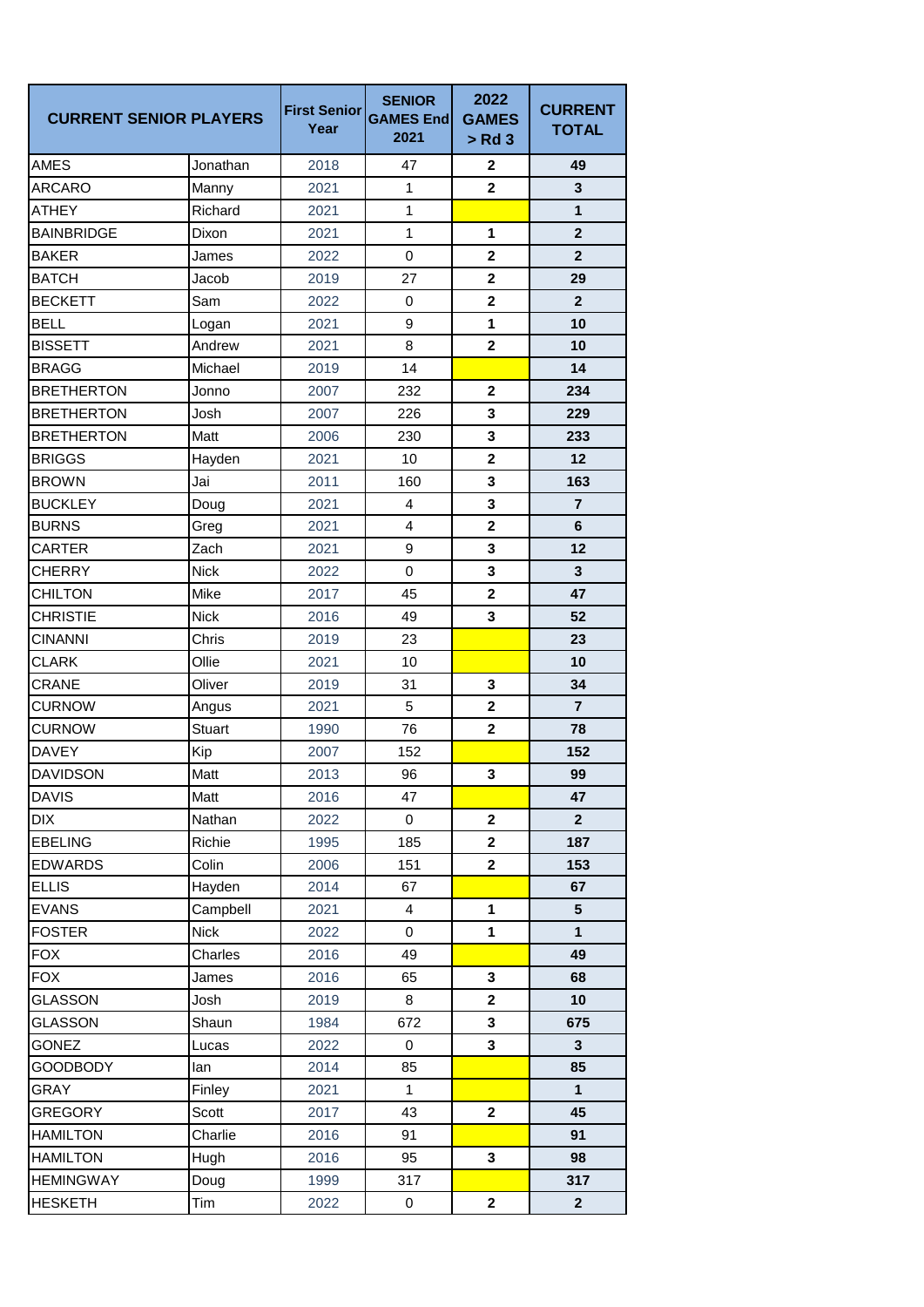| <b>HODGSON</b>    | Lachlan        | 2021 | 6              | $\mathbf{2}$ | 8                |
|-------------------|----------------|------|----------------|--------------|------------------|
| <b>HODGSON</b>    | Neil           | 2002 | 160            | 1            | 161              |
| <b>HOLLOWAY</b>   | Patrick        | 2019 | 12             | $\mathbf{2}$ | 14               |
| <b>HONOUR</b>     | Liam           | 2014 | 100            | 3            | 103              |
| <b>HOPE</b>       | Mitch          | 2008 | 149            | $\mathbf{2}$ | 151              |
| <b>JACKSON</b>    | Duncan         | 2021 | $\overline{2}$ | $\mathbf{1}$ | $\mathbf{3}$     |
| <b>JACKSON</b>    | Ned            | 2016 | 45             |              | 45               |
| <b>JACKSON</b>    | Luke           | 2017 | 68             |              | 68               |
| <b>JACKSON</b>    | Will           | 2016 | 69             |              | 69               |
| <b>JANSEN</b>     | Cam            | 2014 | 92             | $\mathbf{2}$ | 94               |
| <b>JELLIE</b>     | Hugh           | 2004 | 284            | $\mathbf{2}$ | 286              |
| <b>JUDE</b>       | Ben            | 2021 | 10             | $\mathbf 2$  | 12               |
| <b>KANE</b>       | Damon          | 2022 | $\mathbf 0$    | $\mathbf{2}$ | $\overline{2}$   |
| <b>KEAST</b>      | <b>Brenton</b> | 2016 | 72             |              | 72               |
| <b>KNIGHTS</b>    | Harry          | 2021 | 9              |              | $\boldsymbol{9}$ |
| <b>KWOK</b>       | Darren         | 2021 | 9              | $\mathbf{1}$ | 10               |
| LANE              | Angus          | 2021 | $\mathbf{3}$   |              | $\mathbf{3}$     |
| LANE              | Oliver         | 2018 | 50             | $\mathbf{2}$ | 52               |
| <b>LANG</b>       | Cameron        | 2017 | 53             |              | 53               |
| LAWLER            | Will           | 2018 | 47             | $\mathbf{2}$ | 49               |
| <b>LEGG</b>       | Charlie        | 2022 | $\mathbf 0$    | $\mathbf{2}$ | $\mathbf{2}$     |
| <b>LEGG</b>       | Jack           | 2022 | $\mathbf 0$    | $\mathbf 2$  | $\mathbf{2}$     |
| LIU               | Dan            | 2021 | 10             | $\mathbf 2$  | 12               |
| LOVE              | Tom            | 2016 | 43             | $\mathbf 2$  | 45               |
| <b>LUDEKENS</b>   | Philippe       | 1986 | 513            | $\mathbf{2}$ | 515              |
| <b>LYNCH</b>      | Richard        | 2021 | 10             | $\mathbf{2}$ | 12               |
| MacDONALD         | Duncan         | 2010 | 187            |              | 187              |
| <b>MARCH</b>      | Gary           | 2011 | 91             |              | 91               |
| <b>MARGARITIS</b> | Damien         | 2017 | 60             | 3            | 63               |
| <b>MARSHALL</b>   | <b>Nick</b>    | 2018 | 37             | $\mathbf{2}$ | 39               |
| <b>MARTIENSEN</b> | Jay            | 2021 | $\mathbf{1}$   |              | $\mathbf{1}$     |
| <b>McCASHIN</b>   | Liam           | 2021 | 9              | 3            | 12               |
| <b>McKEEVER</b>   | Simon          | 2019 | 31             | 3            | 34               |
| <b>McLAREN</b>    | Andy           | 2021 | 10             | 1            | 11               |
| <b>McLEARY</b>    | Duncan         | 1991 | 442            | 3            | 445              |
| <b>MEAGHER</b>    | Rob            | 1972 | 830            | $\mathbf{2}$ | 832              |
| <b>MONK</b>       | Simon          | 2018 | 116            |              | 116              |
| <b>MONK</b>       | Stephen        | 2017 | 48             | $\mathbf{2}$ | 50               |
| <b>MONTGOMERY</b> | Doug           | 2021 | 8              |              | 8                |
| <b>MOORE</b>      | Arthur         | 2009 | 141            |              | 141              |
| <b>MORRISON</b>   | Jack           | 2018 | 48             | 3            | 51               |
| <b>NAIK</b>       | Amit           | 2019 | 18             | $\mathbf{1}$ | 19               |
| <b>NAYLOR</b>     | Tobi           | 2018 | 40             | 3            | 43               |
| <b>NAYLOR</b>     | Xavier         | 2022 | 0              | 3            | $\mathbf{3}$     |
| <b>NELSON</b>     | Lou            | 2022 | 0              | 3            | 3                |
| <b>O'BRIEN</b>    | James          | 2014 | 102            | 1            | 103              |
| <b>O'MAHONY</b>   | Ben            | 2022 | 0              |              | $\mathbf{0}$     |
| <b>O'REILLY</b>   | Scott          | 2012 | 151            | $\mathbf{2}$ | 153              |
| <b>O'REILLY</b>   | Tony           | 2010 | 161            | 1            | 162              |
| <b>OSMOND</b>     | John           | 2016 | 84             | 3            | 87               |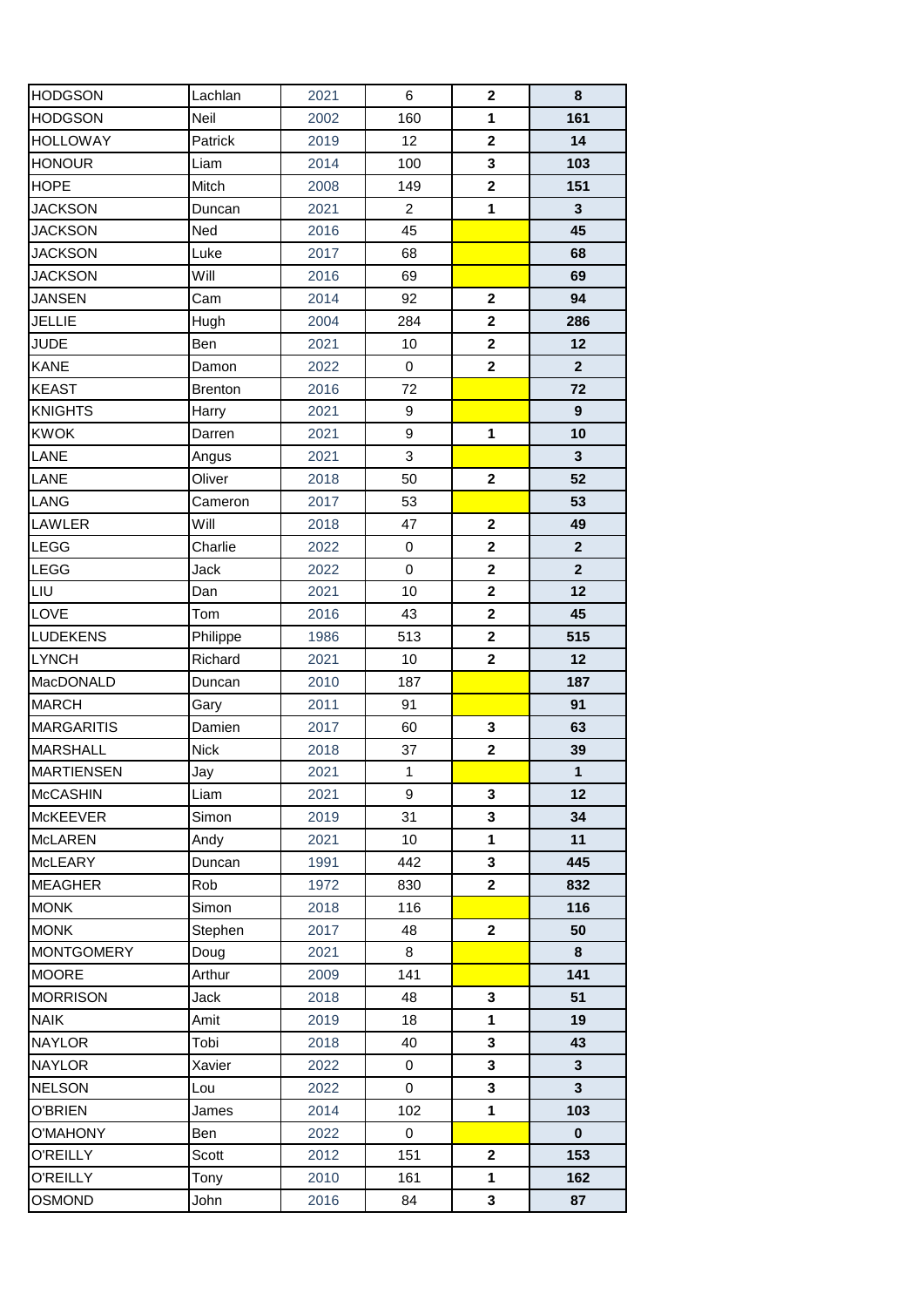| PAGE                 | Harrison       | 2022 | 0              | $\mathbf{1}$            | $\mathbf{1}$     |
|----------------------|----------------|------|----------------|-------------------------|------------------|
| <b>PARIKH</b>        | Vinay          | 2021 | 9              | $\mathbf 2$             | 11               |
| <b>PARSOTAM</b>      | Rakesh         | 2004 | 141            | 3                       | 144              |
| <b>PEARCE</b>        | Mike           | 2015 | 151            |                         | 151              |
| <b>PETERSON</b>      | Guy            | 2016 | 50             | $\mathbf{3}$            | 53               |
| <b>PICKING</b>       | Tom            | 2021 | 9              |                         | 9                |
| <b>REDDINGTON</b>    | Mack           | 2021 | 18             |                         | 18               |
| <b>REDMAN</b>        | Shaun          | 2022 | $\mathbf 0$    | $\mathbf{3}$            | $\mathbf{3}$     |
| <b>ROBERTS</b>       | Andre          | 2006 | 90             |                         | 90               |
| <b>ROBERTS</b>       | <b>Nic</b>     | 2022 | 0              | $\mathbf{2}$            | $\mathbf{2}$     |
| <b>ROBERTSON</b>     | Tim            | 2017 | 92             | $\mathbf 2$             | 94               |
| <b>ROMAS</b>         | Angie          | 1980 | 727            | $\mathbf{3}$            | 730              |
| <b>ROSS</b>          | Oliver         | 2021 | 3              |                         | 3                |
| <b>ROSS</b>          | William        | 2022 | $\mathbf 0$    |                         | $\bf{0}$         |
| <b>ROWE</b>          | Marty          | 2014 | 79             |                         | 79               |
| <b>RUTLEY</b>        | Will           | 2022 | $\mathbf 0$    | 3                       | $\mathbf{3}$     |
| <b>SANDERS</b>       | Michael        | 2010 | 201            | $\mathbf{3}$            | 204              |
| <b>SANDERS</b>       | Pat            | 2008 | 211            | $\mathbf{1}$            | 212              |
| <b>SCAMMELL</b>      | Mark           | 2011 | 152            | 3                       | 155              |
| <b>SCHWARZ</b>       | Adam           | 2022 | 0              | $\mathbf{1}$            | $\mathbf{1}$     |
| <b>SHARPLEY</b>      | <b>Steve</b>   | 1999 | 230            | $\mathbf{1}$            | 231              |
| <b>SINCLAIR</b>      | Fraser         | 2015 | 52             | $\mathbf 2$             | 54               |
| <b>SINCLAIR</b>      | Tom            | 2013 | 125            |                         | 125              |
| <b>SMITH</b>         | Aly            | 2017 | 57             |                         | 57               |
| <b>STANNARD</b>      | Tim            | 1999 | 254            | $\mathbf{2}$            | 256              |
| <b>STEWART</b>       | Teddy          | 2021 | $\mathbf{1}$   | 3                       | 4                |
| <b>STIRLING</b>      | Ben            | 2014 | 113            |                         | 113              |
| <b>STREAT</b>        | Tom            | 2021 | 10             | $\mathbf{2}$            | 12               |
| <b>TAYLOR</b>        | Oliver         | 2019 | 27             | 3                       | 30               |
| <b>THOMAS</b>        | Josh           | 2021 | 9              |                         | $\boldsymbol{9}$ |
| <b>TICKNER</b>       | Sam            | 2022 | 0              | 3                       | 3                |
| <b>TOMKINS</b>       | Guy            | 2021 | 8              |                         | 8                |
| <b>TONG</b>          | Gerard         | 2021 | $\overline{7}$ | 1                       | 8                |
| <b>TOOMEY</b>        | Dan            | 2006 | 189            |                         | 189              |
| <b>TRAILL</b>        | Anthony        | 2000 | 355            | 3                       | 358              |
| <b>TULLY</b>         | Patrick        | 2022 | 0              | 3                       | 3                |
| <b>VAN ENGERS</b>    | Christian      | 2021 | 9              |                         | 9                |
| <b>VIVE</b>          | Simon          | 2021 | 10             | 3                       | 13               |
| <b>WALDRON-CLARK</b> | Dillon         | 2022 | 0              | 3                       | 3                |
| <b>WALKER</b>        | Lachlan        | 2019 | 24             | $\overline{\mathbf{2}}$ | 26               |
| <b>WALSH</b>         | Jayme          | 2022 | 0              | 3                       | 3                |
| <b>WATSON</b>        | Ash            | 1995 | 256            | $\mathbf{2}$            | 258              |
| WEBB                 | Sam            | 2015 | 60             | 3                       | 63               |
| WELLER               | PJ             | 1994 | 266            |                         | 266              |
| WELLER               | Tom            | 2022 | 0              | 1                       | $\mathbf{1}$     |
| <b>WENSOR</b>        | <b>Nick</b>    | 2022 | 0              | $\mathbf{2}$            | $\mathbf{2}$     |
| <b>WENSOR</b>        | Paul           | 1988 | 149            | $\mathbf{2}$            | 151              |
| <b>WEST</b>          | <b>Bennett</b> | 2022 | 0              |                         | 0                |
| <b>WESTERLAND</b>    | Keelan         | 2021 | 273            | 3                       | 276              |
| <b>WHARTON</b>       | James          | 2022 | 0              | 3                       | 3                |